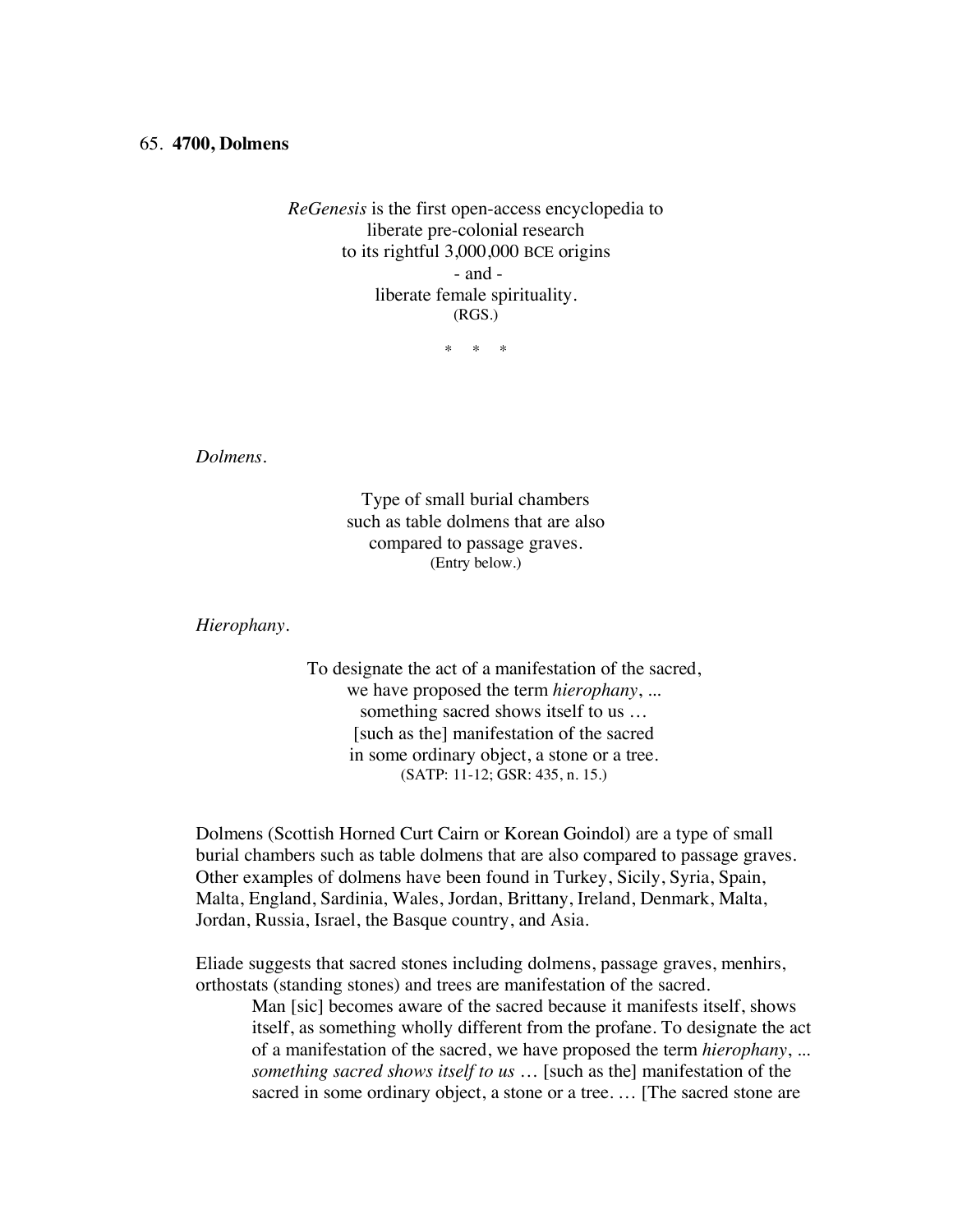not adored as stone or tree; they are worshipped precisely because they are hierophanies, because they show something that is no longer stone or tree but the sacred, the *ganz andere*. ... By manifesting the sacred, any object become *something else*, yet it continues to remain *itself*, for it continues to participate in its surrounding cosmic milieu. A *sacred* stone remains a *stone*. … In other words, for those who have a religious experience all nature is capable of revealing itself as cosmic Sacrality. The cosmos in its entirety can be a hierophany (SATP: 11-12; GSR: 435, n. 15).

Carnac presents an enormous cluster of dolmens and standing stones or menhirs. Three thousand stones have been discovered in Carnac alone, stretching for two and a half miles. These dolmens may reflect hydrophanes: manifestations of the sacred. The radiocarbon date of Kercado near Carnac indicates that this may be one of the oldest dolmen sites, and earliest of all  $5<sup>th</sup>$  millennium megalithic, or large stone monuments. (COG: 199.) (Earlier dating considerations are 7,000 BCE.)

Further dolmens and menhirs research: 10,000, Grotta dell'Addaura. (RGS.)

For a detailed description of Carnac in Brittany and other related sites:

Baring, Anne, and Jules Cashford. *The Myth of the Goddess: Evolution of an Image*. London, England: Viking, 1991: 93-97. (MG.)

Crawford, Osbert Guy Stanhope. *The Eye Goddess*. 2nd ed. Oak Park, IL: Delphi Press, 1991. 68-78. (TEG.)

- Fleming, Andrew. "The Myth of the Mother Goddess." *World Archaeology* 1 (1969): 247-261: (MMG,)
- Le Roux, C.T. and Yvon Boëlle. *Carnac, Locmariaquer and Gavrinis*. Rennes, France: Ouest-France, 2001. (CLG.)
- Twohig, Elizabeth Shee. *The Megalithic Art of Western Europe*. Oxford, England: Oxford University Press, 1981. (MAWE.)

IMAGE: TABLE DOLMEN WITH TRIANGULAR (VULVA) AT THE ENTRANCE: FRANCE.

PHOTO: © GSA. DESCRIPTION: MEGALITH TABLE TOMB OR DOLMEN WITH TRIANGULAR (VULVA) ENTRANCE, PLUS A CAPSTONE AND NEARBY AVENUE OF PILLAR-LIKE STANDING STONES, SAINT-GERMAIN-EN-LAYE, FRANCE. SLIDE LOCATION FRANCE, SHEET 4, ROW 3, SLEEVE 1, SLIDE #18, BCE. CO\_FRA\_S4\_R3\_SL1\_S18.jpg

SHOT ON LOCATION: MUSÉE DES ANTIQUITÉS NATIONALES: SAINT-GERMAIN-EN-LAYE, FRANCE, JUST OUTSIDE OF PARIS.

NOTE 1: THIS SITE IS POSSIBLY PART OF A LARGER CEREMONIAL COMPLEX? NOTE 2: "THE VULVA IS AN ANCIENT SYMBOL OF THE DIVINE HUMAN FEMALE  $(RGS)$ ."

NOTE 3 YONI. "THE TRIANGLE AS THE GENERATIVE *YONI* (WOMB, VAGINA, VULVA: "PLACE OF ORIGIN, BIRTH, AND REST) (MN: 78; RGS)." NOTE 4: FIELDWORK PROJECT 1985-1989.

IMAGE: DOLMEN OR PASSAGE GRAVE: LOCMARIAQUER, FRANCE.